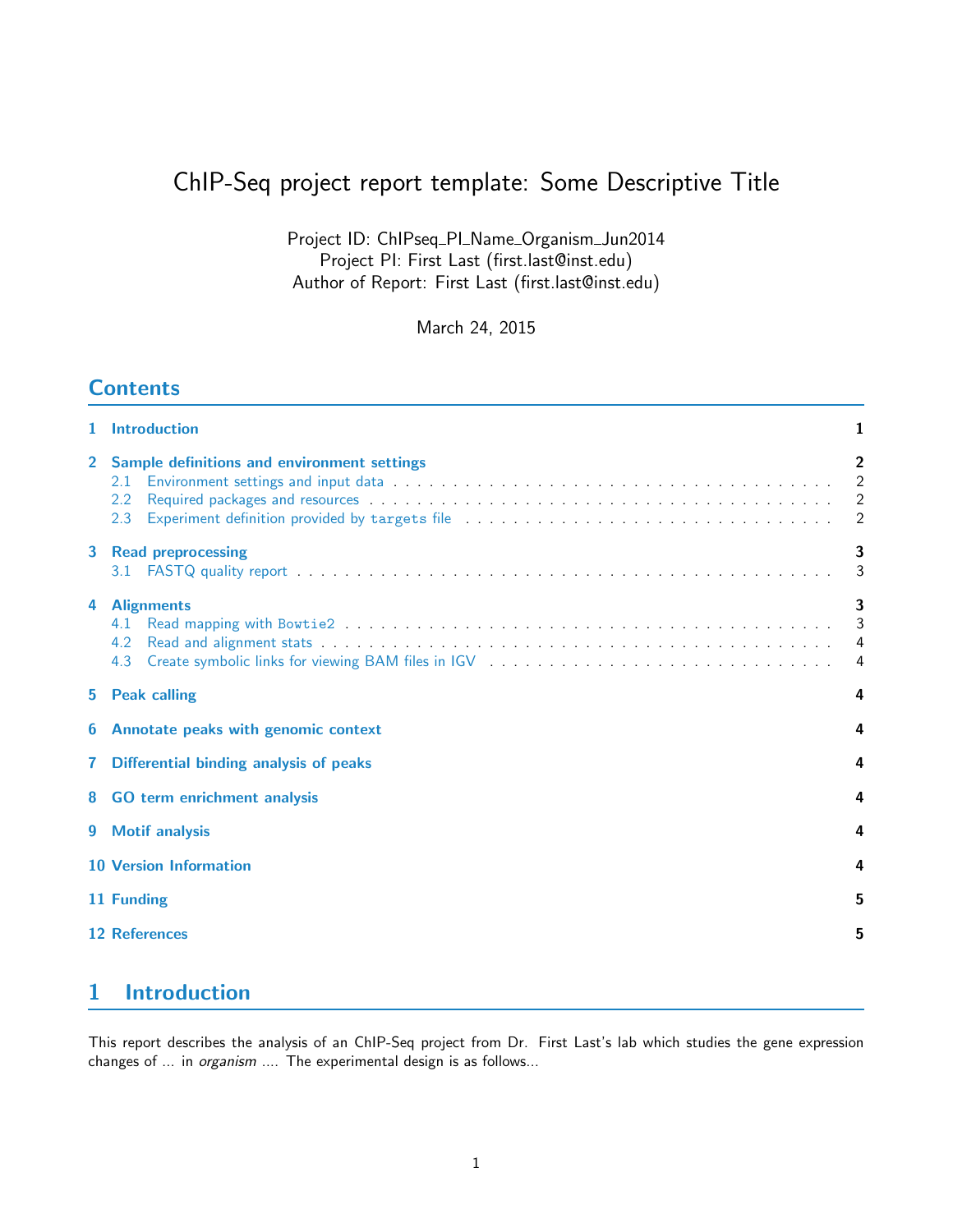### <span id="page-1-0"></span>2 Sample definitions and environment settings

#### <span id="page-1-1"></span>2.1 Environment settings and input data

Typically, the user wants to record here the sources and versions of the reference genome sequence along with the corresponding annotations. In the provided sample data set all data inputs are stored in a data subdirectory and all results will be written to a separate results directory, while the systemPipeChIPseq.Rnw script and the targets file are expected be located in the parent directory. The R session is expected to run from this parent directory.

To run this sample report, mini sample FASTQ and reference genome files can be downloaded from [here.](http://biocluster.ucr.edu/~tgirke/projects/systemPipeR_test_data.zip) The chosen data set [SRP010938](http://www.ncbi.nlm.nih.gov/sra/?term=SRP010938) contains 18 paired-end (PE) read sets from Arabidposis thaliana [Howard et al.](#page-4-2) [\(2013\)](#page-4-2). To minimize processing time during testing, each FASTQ file has been subsetted to 90,000-100,000 randomly sampled PE reads that map to the first 100,000 nucleotides of each chromosome of the A. thalina genome. The corresponding reference genome sequence (FASTA) and its GFF annotion files (provided in the same download) have been truncated accordingly. This way the entire test sample data set is less than 200MB in storage space. A PE read set has been chosen for this test data set for flexibility, because it can be used for testing both types of analysis routines requiring either SE (single end) reads or PE reads.

#### <span id="page-1-2"></span>2.2 Required packages and resources

The systemPipeR package needs to be loaded to perform the analysis steps shown in this report [\(Girke,](#page-4-3) [2014\)](#page-4-3).

```
> library(systemPipeR)
```
If applicable load custom functions not provided by systemPipeR

```
> source("systemPipeChIPseq_Fct.R")
```
#### <span id="page-1-3"></span>2.3 Experiment definition provided by targets file

The targets file defines all FASTQ files and sample comparisons of the analysis workflow.

```
> targetspath <- system.file("extdata", "targets.txt", package="systemPipeR")
> targets <- read.delim(targetspath, comment.char = "#")[,1:4]
> targets
```

|              |                            | FileName SampleName Factor SampleLong |                |                    |
|--------------|----------------------------|---------------------------------------|----------------|--------------------|
| $\mathbf{1}$ | ./data/SRR446027_1.fastq   | M1A                                   | M1             | Mock.1h.A          |
| 2            | ./data/SRR446028_1.fastq   | M1B                                   | M1             | Mock.1h.B          |
| 3            | ./data/SRR446029_1.fastq   | A1A                                   | A1             | Avr.1h.A           |
| 4            | ./data/SRR446030_1.fastq   | A <sub>1</sub> B                      | A1             | Avr.1h.B           |
| 5            | ./data/SRR446031_1.fastq   | V1A                                   | V <sub>1</sub> | Vir.1h.A           |
| 6            | ./data/SRR446032_1.fastq   | V1B                                   | V <sub>1</sub> | Vir.1h.B           |
| 7            | ./data/SRR446033_1.fastq   | M6A                                   | M6             | Mock.6h.A          |
| 8            | ./data/SRR446034_1.fastq   | M6B                                   | M6             | Mock.6h.B          |
| 9            | ./data/SRR446035_1.fastq   | A6A                                   | A6             | Avr.6h.A           |
| 10           | ./data/SRR446036_1.fastq   | A6B                                   | A6             | $Avr$ . $6h$ . $B$ |
| 11           | ./data/SRR446037_1.fastq   | V6A                                   | V6             | Vir.6h.A           |
| 12           | ./data/SRR446038_1.fastq   | V6B                                   | V6             | Vir.6h.B           |
| 13           | ./data/SRR446039_1.fastq   | M12A                                  |                | M12 Mock.12h.A     |
| 14           | $./data/SRR446040_1.fastq$ | M12B                                  |                | M12 Mock.12h.B     |
| 15           | ./data/SRR446041_1.fastq   | A12A                                  | A12            | Avr.12h.A          |
| 16           | ./data/SRR446042_1.fastq   | A12B                                  | A12            | Avr.12h.B          |
| 17           | ./data/SRR446043_1.fastq   | V12A                                  | V12            | Vir.12h.A          |
| 18           | ./data/SRR446044_1.fastq   | V12B                                  | V12            | Vir.12h.B          |
|              |                            |                                       |                |                    |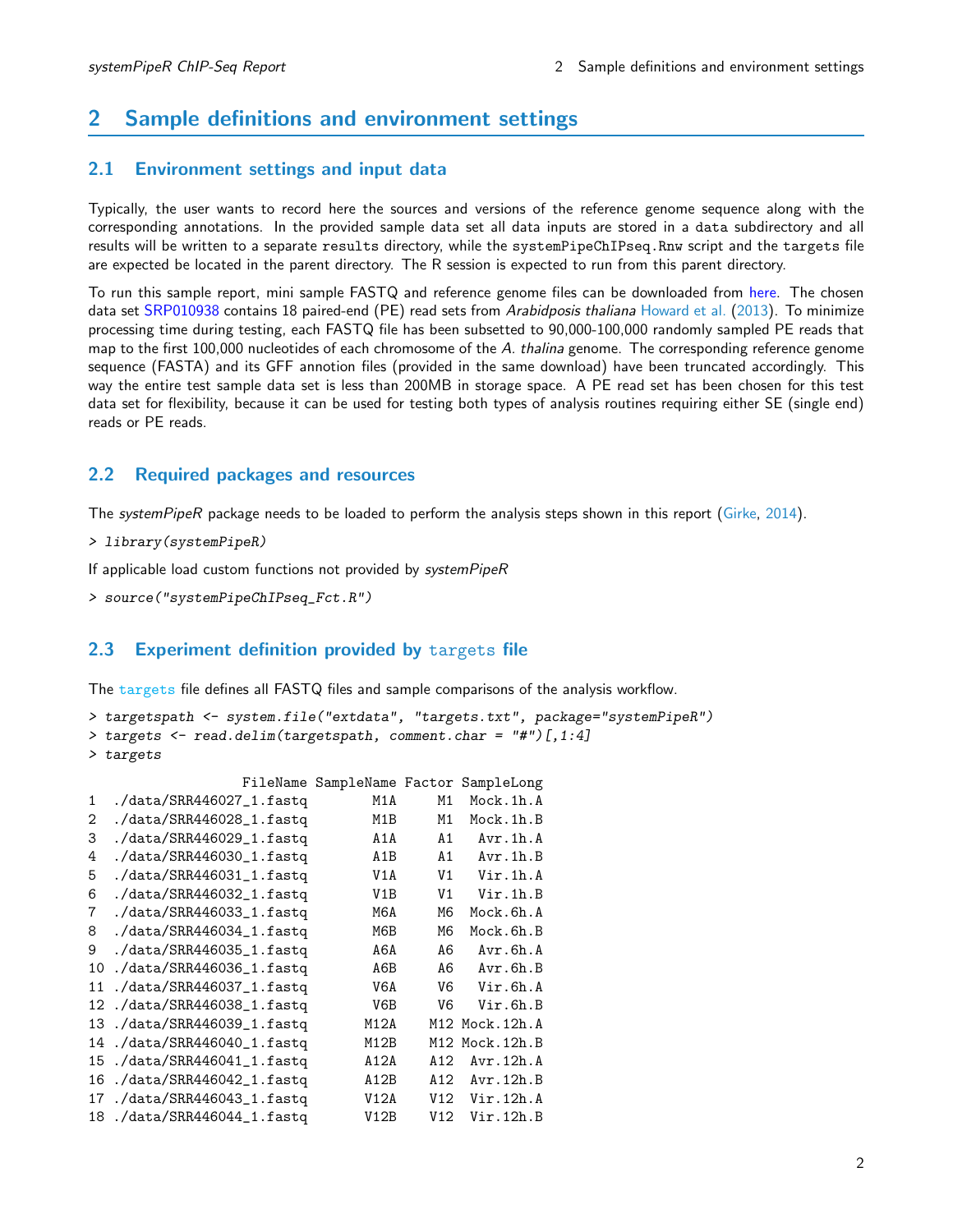### <span id="page-2-0"></span>3 Read preprocessing

### <span id="page-2-1"></span>3.1 FASTQ quality report

The following seeFastq and seeFastqPlot functions generate and plot a series of useful quality statistics for a set of FASTQ files including per cycle quality box plots, base proportions, base-level quality trends, relative k-mer diversity, length and occurrence distribution of reads, number of reads above quality cutoffs and mean quality distribution. The results are written to a PDF file named fastqReport.pdf.

```
> args <- systemArgs(sysma="tophat.param", mytargets="targets.txt")
> fqlist <- seeFastq(fastq=infile1(args), batchsize=100000, klength=8)
> pdf("./results/fastqReport.pdf", height=18, width=4*length(fqlist))
> seeFastqPlot(fqlist)
> dev.off()
```


Figure 1: QC report for 18 FASTQ files.

### <span id="page-2-2"></span>4 Alignments

#### <span id="page-2-3"></span>4.1 Read mapping with Bowtie2

The NGS reads of this project will be aligned against the reference genome sequence using Bowtie2 [\(Langmead and](#page-4-4) [Salzberg,](#page-4-4) [2012\)](#page-4-4). The parameter settings of the aligner are defined in the tophat.param file.

```
> args <- systemArgs(sysma="bowtieSE.param", mytargets="targets.txt")
> sysargs(args)[1] # Command-line parameters for first FASTQ file
```
Submission of alignment jobs to compute cluster, here using 72 CPU cores (18 qsub processes each with 4 CPU cores).

```
> moduleload(modules(args))
> system("bowtie2-build ./data/aedes-aegypti-liverpool_scaffolds_AaegL3.fa ./data/aedes-aegypti-liverpool_scaffolds_AaegL3.fa")
> resources <- list(walltime="20:00:00", nodes=paste0("1:ppn=", cores(args)), memory="10gb")
> reg <- clusterRun(args, conffile=".BatchJobs.R", template="torque.tmpl", Njobs=18, runid="01",
+ resourceList=resources)
```
Check whether all BAM files have been created

```
> file.exists(outpaths(args))
```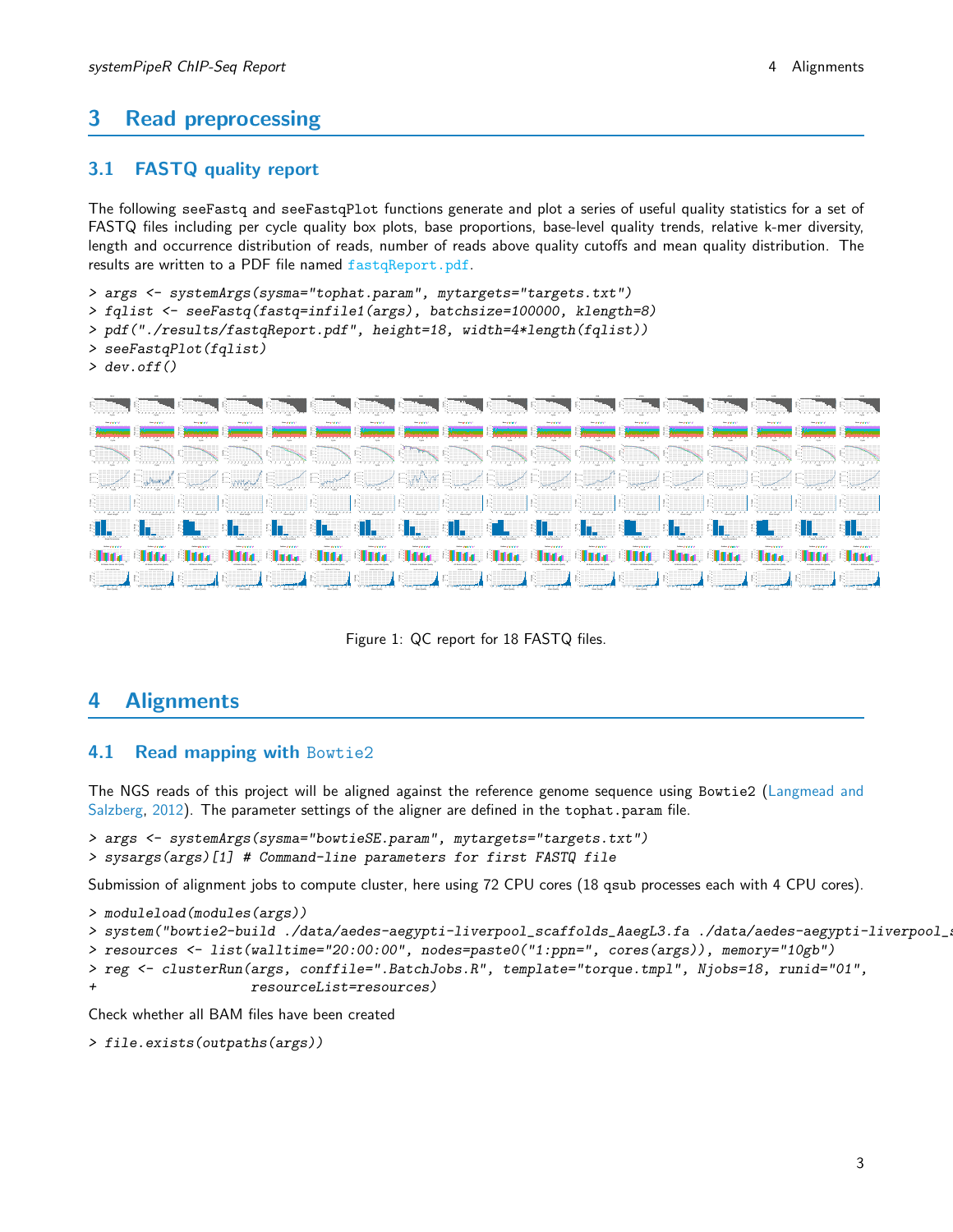### <span id="page-3-0"></span>4.2 Read and alignment stats

The following provides an overview of the number of reads in each sample and how many of them aligned to the reference.

```
> read_statsDF <- alignStats(args=args)
> write.table(read_statsDF, "results/alignStats.xls", row.names=FALSE, quote=FALSE, sep="\t")
```

```
> read.delim("results/alignStats.xls")
```
#### <span id="page-3-1"></span>4.3 Create symbolic links for viewing BAM files in IGV

The symLink2bam function creates symbolic links to view the BAM alignment files in a genome browser such as IGV. The corresponding URLs are written to a file with a path specified under urlfile, here IGVurl.txt.

```
> symLink2bam(sysargs=args, htmldir=c("~/.html/", "projects/AlexRaikhel/2014/"),
+ urlbase="http://biocluster.ucr.edu/~tgirke/",
+ urlfile="./results/IGVurl.txt")
```
### <span id="page-3-2"></span>5 Peak calling

To be continued ...

### <span id="page-3-3"></span>6 Annotate peaks with genomic context

To be continued ...

### <span id="page-3-4"></span>7 Differential binding analysis of peaks

To be continued ...

### <span id="page-3-5"></span>8 GO term enrichment analysis

To be continued ...

### <span id="page-3-6"></span>9 Motif analysis

To be continued ...

### <span id="page-3-7"></span>10 Version Information

- > toLatex(sessionInfo())
	- R version 3.1.3 (2015-03-09), x86\_64-unknown-linux-gnu